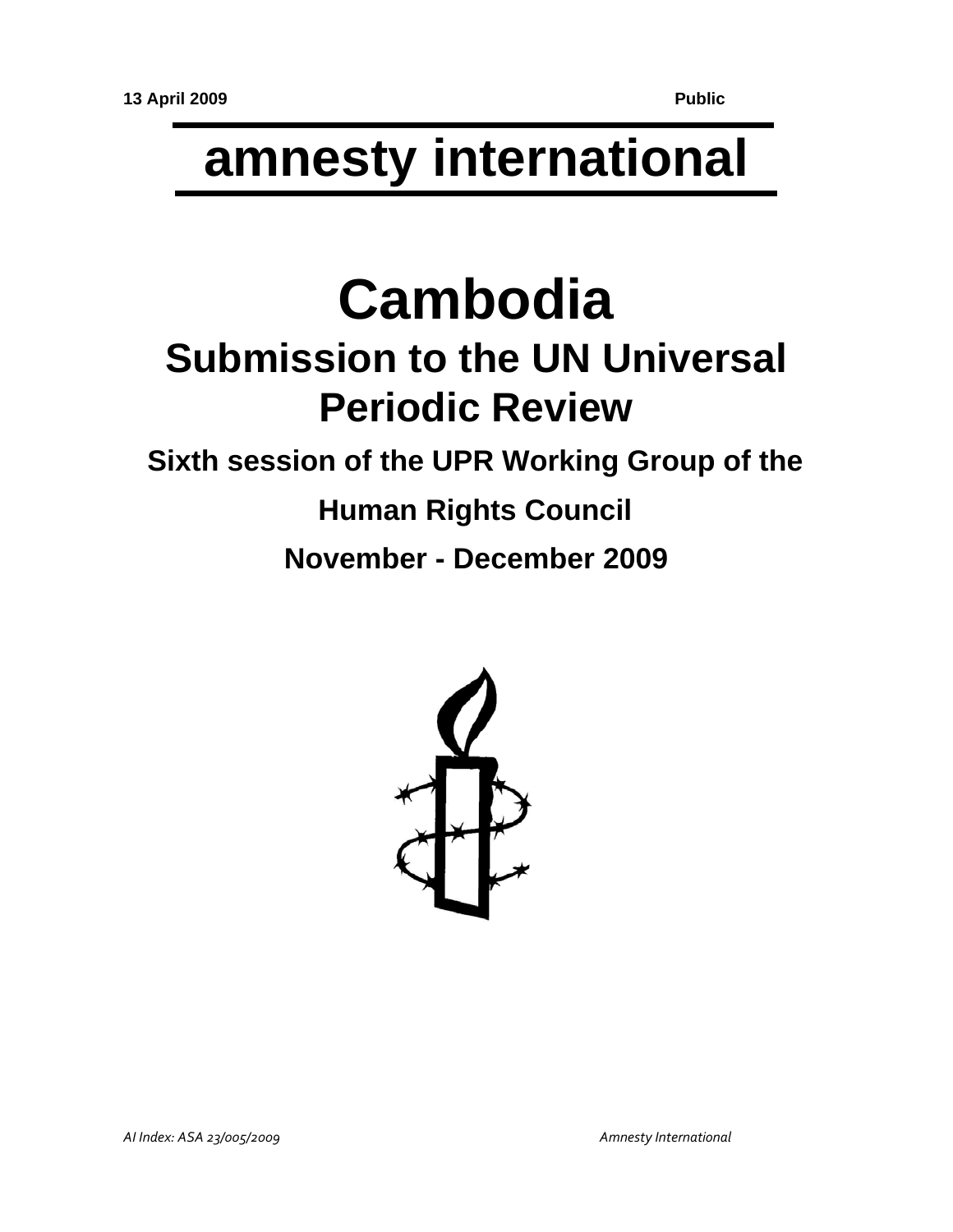# **Executive summary**

In this submission, Amnesty International provides information under sections B, C and D as stipulated in the *General Guidelines for the Preparation of Information under the Universal Periodic Review:*<sup>1</sup>

- Under section B, Amnesty International raises concern at the lack of implementation of Constitutional guarantees to protect human rights, the slow pace of judicial reform, as well as a range of concerns related to the Extraordinary Chambers in the Courts of Cambodia, including political interference in the work of the court, the scope of investigations, persistent allegations of corruption involving Cambodian staff in the Court, and lack of resources for the Victims Unit.
- Section C highlights Amnesty International's concerns at lack of integrity and independence of the judicial system leading to long‐standing impunity for human rights violations, the killings of trade union activists, forced evictions, harassment and intimidation of human rights defenders, restrictions of the rights to freedom of expression, association and assembly, and sexual violence against women.
- In section D, Amnesty International makes a number of recommendations for action by the government each area of concern.

<sup>&</sup>lt;sup>1</sup> Contained in Human Rights Council Decision 6/102, Follow-up to Human Rights Council resolution 5/1, section I adopted 27 September 2007.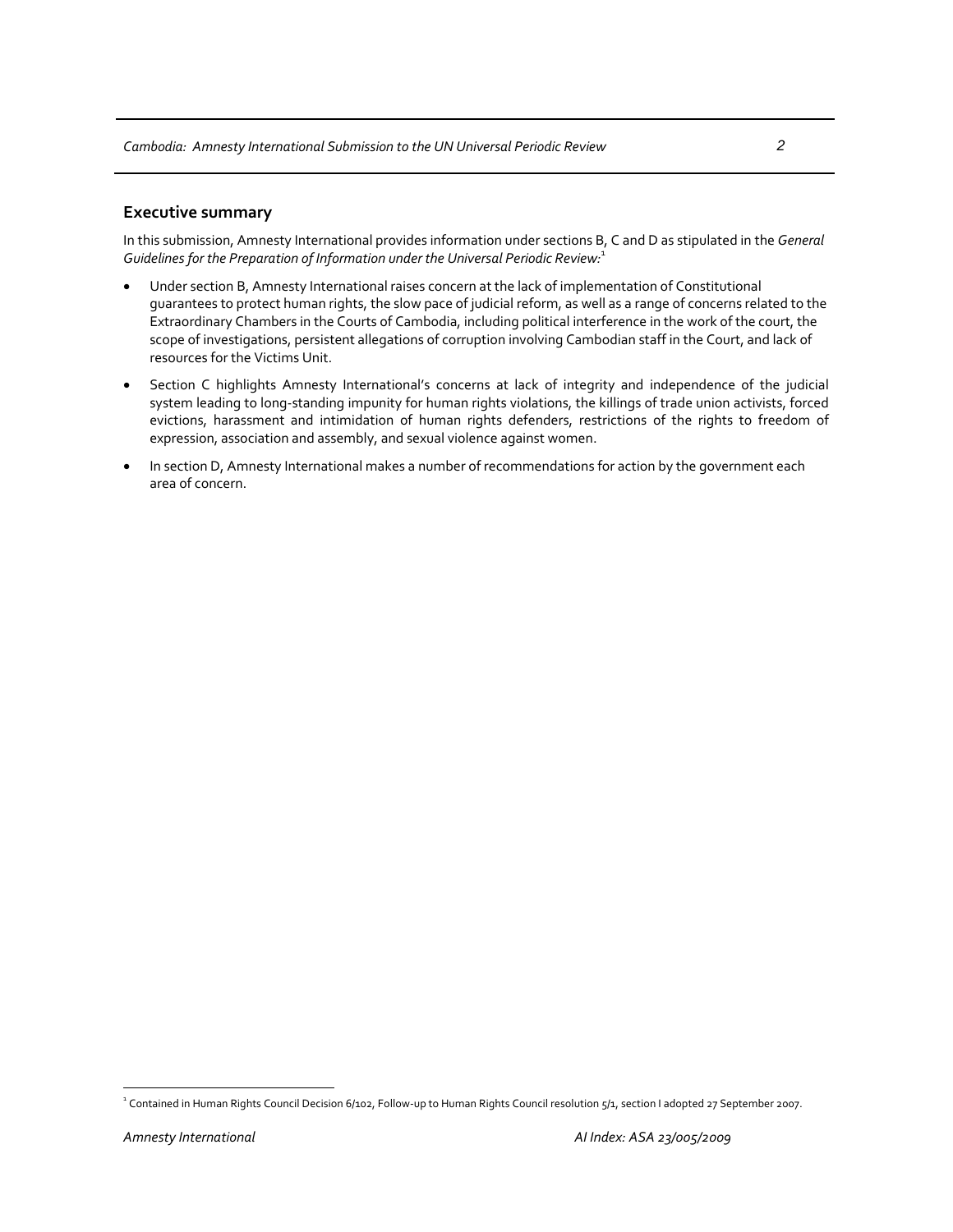# **Cambodia**

# **Amnesty International submission to the UN Universal Periodic Review**

Sixth session of the UPR Working Group, November‐ December 2009

# **B. Normative and institutional framework of the State**

### **The Constitution**

Article 31 of the 1993 Constitution of the Kingdom of Cambodia gives the force of law within Cambodia to the Universal Declaration of Human Rights and the international human rights treaties that Cambodia has ratified, which include the core international human rights instruments:

*"The Kingdom of Cambodia shall recognize and respect human rights asstipulated in the United Nations Charter, the Universal Declaration of Human Rights, the covenants and conventions related to human rights, women's and children's rights."*

This was reaffirmed in a landmark ruling on 10 July 2007 by the Constitutional Council, which instructed courts to consider "international conventions that Cambodia has recognized" as domestic law alongside the Constitution and other applicable law.<sup>2</sup>

The Constitution specifically guarantees, among others, the rights to life, to equality before the law and to actively participate in public life. It provides for the right to form and join independent trade unions, and other human rights, including freedom of movement, expression, religion, assembly and association. It provides guarantees against all forms of discrimination against women, and that the rights of children as stipulated in the Convention on the Rights of the Child shall be protected (Article 48). Article 128 provides that the Judiciary shall guarantee and uphold impartiality and protect the rights and freedoms of the citizens.

Key provisions in the Constitution include guarantees that no one may be prosecuted, arrested or detained except in accordance with the law; fair trial guarantees, including that confessions obtained by force shall not be admissible as evidence of guilt, that the accused shall be presumed innocent and that every citizen has the right to defence; the right of all citizens to own land, and that property may only be confiscated in the public interest as provided for by law, with fair and just compensation provided in advance. However, as detailed below, the provisions for human rights in the Constitution are seldom implemented or used to protect human rights in practice.

In April 2007, Cambodia ratified the Optional Protocol to the Convention against Torture, but it has yet to establish an independent National Preventative Mechanism as required by the Protocol. In 2008, the government engaged in discussions about such a mechanism, and agreed to receive a visit by the UN Sub‐Committee on Prevention of Torture during 2009.

 $^2$  Decision No. 092/003/2007, 10 July 2007. The Constitutional Council was asked to consider whether Article 8 of the 2002 Law on Aggravating Circumstances for Felonies was unconstitutional as it seemed to violate article 37 of the CRC. The Constitutional Council ruled that the article was constitutional as there was no intent to apply it to minors and remove the protection provided to juvenile offenders by earlier domestic law, and that judges should continue to consider the age of an offender in accordance with the CRC.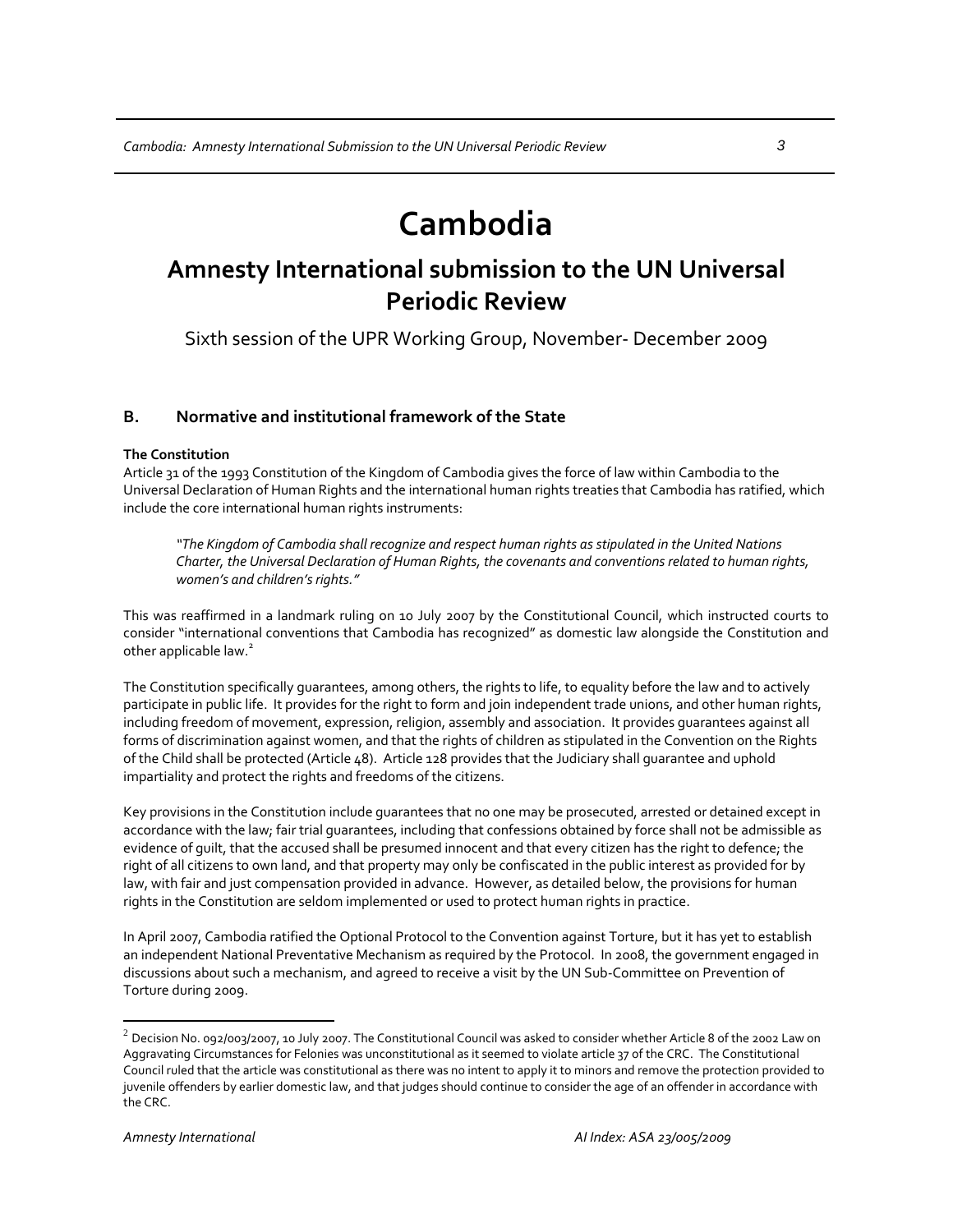#### **Legal reform**

In 2007, the Code of Civil Procedure and the Code of Penal Procedure entered into force, and in February 2008 the Code of Ethics was adopted by the Supreme Council of Magistracy.

However, the pace of long‐awaited judicial reform has been slow and incomplete. Neither the new Penal Code, still being drafted after 14 years, nor the anti-corruption law – a high priority of the international donor community – have been promulgated by April 2009. Other laws still in the drafting stage are the Law on Court Functioning and the Law on Judges and Prosecutors. A law on associations (NGO law) is also being drafted. In September 2008 the Prime Minister stated his intention to ensure that this would be passed, partly in order to increase control over non‐ governmental organization (NGO) funding and objectives. NGOs in Cambodia have expressed serious concern that the law will place further restrictions on their activities.

A proposal for the establishment of a National Human Rights Institution (NHRI), independent of the government, has been under discussion since 2006. In December 2008, representatives of the government and civil society met and agreed to establish a timetable for consultation on an enabling law, drafted by an NGO working group, to put to the National Assembly. The mandate and powers of a Cambodian NHRI have yet to be agreed. Given the well documented lack of independence of government institutions in Cambodia, there is widespread scepticism that the government has the political will to agree to an NHRI which lives up to the Paris Principles, despite a commitment by the Prime Minister.

A new anti-trafficking law adopted in March 2008, was criticized by NGOs for focusing on the arrest and detention of sex workers instead of traffickers.

### **Extraordinary Chambers in the Courts of Cambodia**

Under an agreement between the United Nations and the Cambodian Government, the Extraordinary Chambers in the Courts of Cambodia (ECCC) were finally set up in Phnom Penh in 2006. They were established to prosecute "senior leaders of Democratic Kampuchea and those who were most responsible" for gross human rights violations during the Khmer Rouge (Democratic Kampuchea) period from April 1975 to January 1979. The ECCC became operational in June 2007 when the internal rules were adopted. By the end of 2007, five suspects were in ECCC detention. They were Kaing Guek Eav, also known as Duch, the commander of security prison S‐21 (also known as Tuol Sleng); former head of state Khieu Samphan; former Foreign Minister Ieng Sary; former Minister of Social Affairs Ieng Thirith (f); and so‐called Brother No 2, a former senior official in the Communist Party of Kampuchea, Nuon Chea. All five were charged with crimes against humanity, and four of them also with war crimes.

The historic start of the first trial — the first substantive hearing of Duch's case — began on 30 March 2009. The trials for the other four accused are still in preparation.

In 2008, the international Co‐Prosecutor identified six additional cases for investigation. Citing political reasons, the Cambodian Co‐Prosecutor refused. In December 2008, the Pre‐Trial Chamber was tasked to settle the dispute, which highlighted concerns over interference by the executive branch of the government with the ECCC. The Prime Minister increased such concerns on the second day of Duch's trial when he stated that there should be no further prosecutions because it would raise the threat of "war". Amnesty International believes that further prosecutions are necessary if the ECCC is to fulfil its mandate and address the full scope of the crimes under its jurisdiction.

Persistent serious allegations of corruption involving Cambodian staff in the ECCC paying "kickbacks" to government officials have cast doubts on the ECCC competence, independence and impartiality. So far, the government and the UN have failed to respond to such allegations in a decisive and transparent way, which risks undermining the credibility of the court.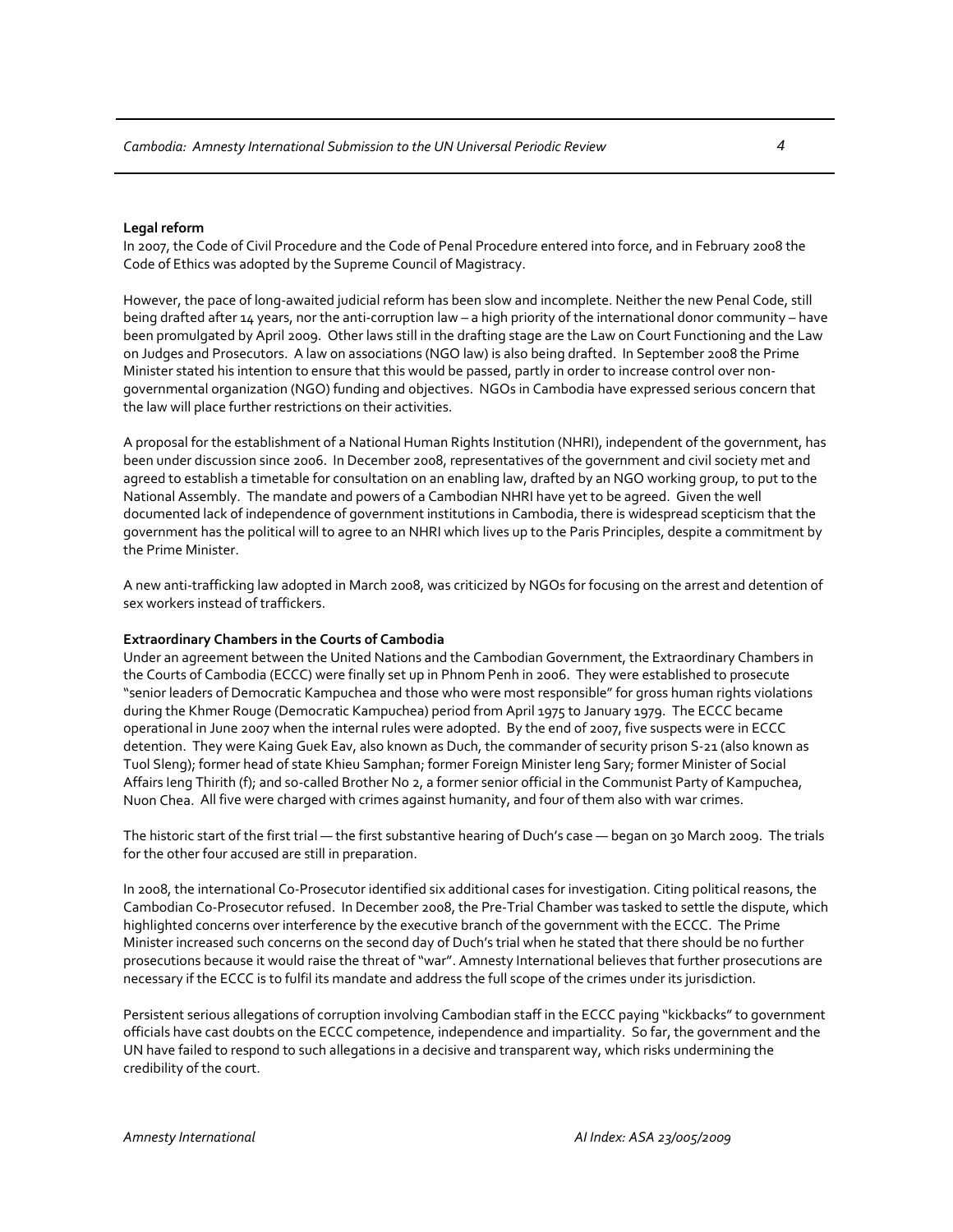The Statute and the rules of the ECCC provide for victims to participate and seek "collective and moral" reparations. In June 2007, the ECCC set up a Victims Unit to administer participation, coordinate outreach to victims and provide them with legal services. However, external funding was not made available to the unit until December 2008, so only then could it start recruiting with a view to become fully operational.

# **C. Promotion and protection of human rights on the ground**

# **The justice system and impunity**

The systemic lack of protection of human rights in Cambodia is a consequence of long‐standing impunity for human rights violations, the absence of the rule of law and seriously delayed legal and judicial reform.

The legal system remains biased against the poor and marginalized. Frequent reports of failure to uphold the presumption of innocence; lack of independence of prosecutors and judges; corruption; and serious failures to apply and enforce the law have emerged from trials. Surveys by civil society groups have shown that coerced confessions, mostly through beatings or threats, continue to be widespread. Courts appear to accept such confessions without questions.

Lack of integrity, independence and equal treatment within the court system deprive ordinary Cambodians of the protections that the legal system is set out to guarantee. On the contrary, the legal institutions play a central role in violating the very human rights they are meant to protect. Forced evictions further impoverish the marginalized, who are routinely deprived of redress. Violence against women goes unpunished. Freedoms of expression and association are compromised and human rights defenders, opposition journalists, and community activists defending land and natural resources are increasingly imprisoned on baseless charges, physically attacked, or murdered. The perpetrators are rarely prosecuted.

The killing of prominent trade unionist Chea Vichea in January 2004 illustrates many shortcomings of the criminal justice system. Irregularities in the conduct of the case included a confession extracted under torture which was used to convict; political interference with the judiciary; intimidation of witnesses; and lack of evidence presented in court. Two men – Born Samnang and Sok Sam Oeun ‐ spent almost five years in prison after being found guilty of the killing, despite both having alibis and the fact that the prosecution presented no evidence against them. They were each sentenced to 20 years' imprisonment in August 2005, but were finally released on bail on 31 December 2008, after Appeal Court judges ordered a new investigation into the murder. The perpetrators of the killing of Chea Vichea remain at large.

## **Forced evictions**

For the last four years, the authorities have failed to protect – in law and practice – tens of thousands of Cambodians against forced evictions. Those with political or economic power are allowed to act with impunity in arbitrarily expropriating land. They often do so by colluding with local authorities in issuing dubious land titles and eviction orders and misuse the court system to prevent victims from defending their rights. As of early 2008, some 150,000 Cambodians were known to be at risk of being forcible eviction in the context of land disputes, land grabbing, and industrial and urban redevelopment projects. According to the World Bank, between 1998 and 2003 the Phnom Penh municipality forcibly evicted 11,000 families, mostly urban poor living in informal settlements in or near the city centre. Since then forced evictions have displaced over 30,000 people in Phnom Penh alone, according to civil society reports. Affected communities have often had inadequate or no prior consultation on alternative remedies before eviction and many have been left homeless. Others have been relocated to inadequate resettlement sites with poor infrastructure, lacking basic amenities including sanitation, and with limited access to work opportunities. During 2008, at least 27 forced evictions affected some 23,000 people.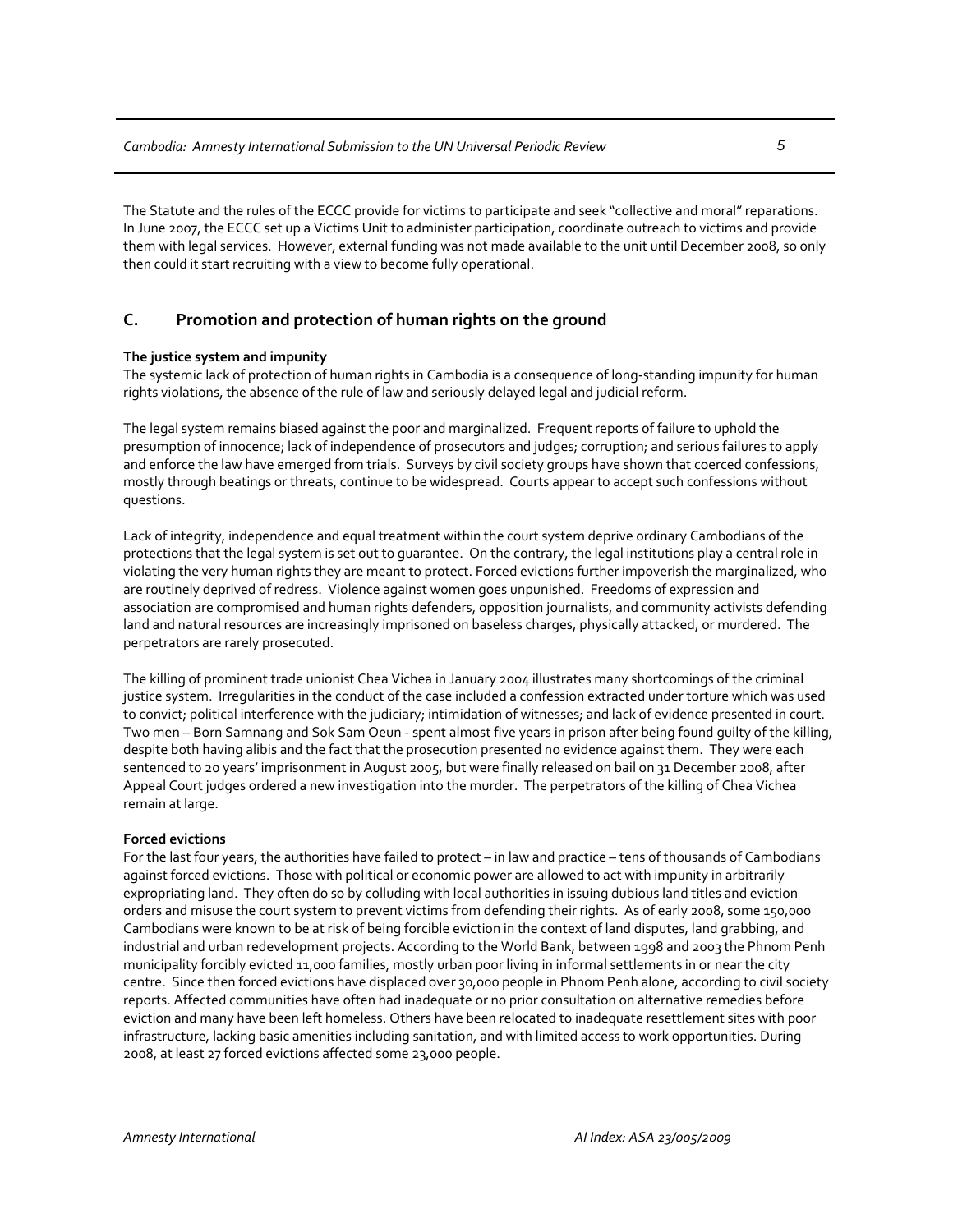An increasing number of forced evictions take place in rural areas as competition increase over land, aquatic and forest products and other commonly held resources. While the true scope of forced evictions and the number of persons affected remain unclear, these are some examples:

In November 2008, around 100 soldiers, police and forestry officials forcibly evicted 300 poor families in Anlong Krom village, Kampot province. Security forces burnt down their homes, making the people homeless. The villagers had received no warning and there was no legal eviction order. In April 2007, police and military police forcibly evicted more than 100 families of fisherfolk and beach vendors from Mittapheap 4 (Spean Ches) village on the outskirts of Sihanoukville. Two years later they are still living on the roadside under tarpaulins close to where they used to live.

Lack of legal protection from forced evictions and lack of detailed regulations for implementing existing laws have left an accountability gap, which in turn increases the vulnerability of marginalized people. The lack of security of tenure, particularly among people living in poverty, and incomplete implementation of the 2001 Land Law, are both contributing factors to the prevailing problem of forced evictions.

The government denies that forced evictions take place.

### **Human rights defenders**

The rich and powerful increasingly use the criminal justice system to silence those seeking to protect their right to adequate housing as well as Indigenous Peoples seeking to protect their land rights and way of life. During 2008, police arrested around 150 land activists, many of whom now face trial on spurious criminal charges.

Community representatives, in both urban and rural areas, face arrest and further legal action, including prosecution. In a recent land dispute which on 24 January 2009 led to the forced eviction of 400 families at Dey Kraham in central Phnom Penh, 17 residents, including informal community representatives, were charged with criminal offences. Several of them have already been convicted; two of them to prison terms, while three others were given suspended sentences. Legal proceedings are ongoing.

Human rights workers seeking to protect the rights of communities facing forced evictions themselves face harassment and intimidation. Security forces have cut off lawyers' access to the homes of their clients, and the provincial authorities in Ratanakiri and Mondulkiri have required written application by human rights monitors to visit communities at risk of forced eviction or to monitor peaceful protests. The authorities routinely block human rights monitors from accessing eviction sites. There are numerous instances where the authorities, including security forces, have taken human rights workers in for questioning or threatened them. Local officials also often deny requests from civil society groups to hold public meetings or events.

## **Restrictions on freedom of expression, association and assembly**

Restrictions introduced in early 2003 on the right to peaceful assembly continue to be enforced. The authorities regularly refuse requests for permission to hold demonstrations and have on numerous occasions used force to break up peaceful protests and demonstrations.

A controversial criminal defamation law was reformed in May 2006, when the provision for a custodial sentence was removed. That provision had been used in a crackdown in late 2005 to detain several union leaders and public opposition figures. The law against disinformation, which carries a custodial sentence of three years, has since been used in place of the defamation law.

The last four years have seen a pattern of attacks against trade union leaders and activists. The killing of Chea Vichea in 2004 was followed by the killings of two other officials of the Free Trade Union of Workers of the Kingdom of Cambodia, Ros Sovannarith in May 2004 and Hy Vuthy in February 2007.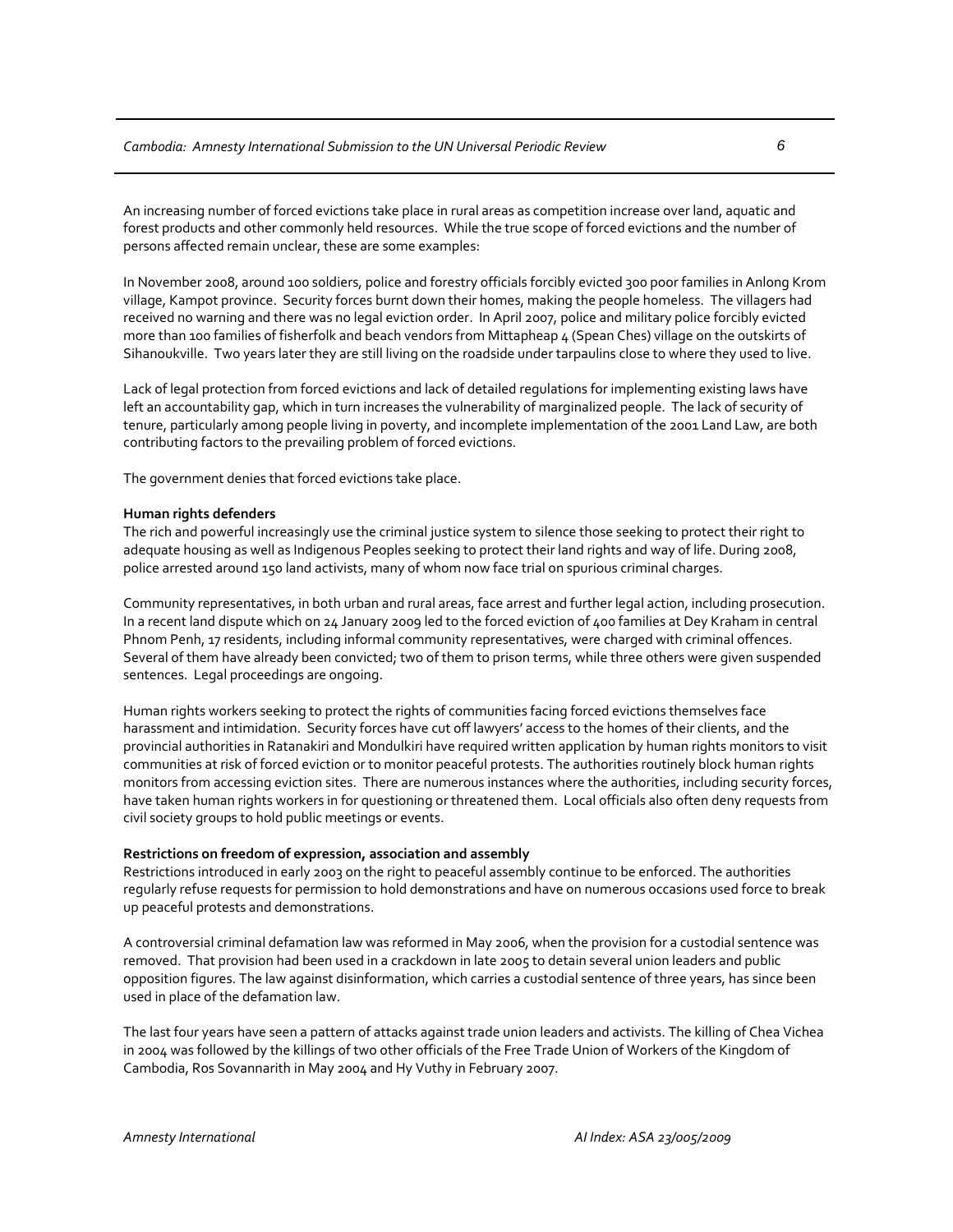Journalists working for media opposing the government are also at risk. Since 1994, nine journalists have been killed, and to date none of the perpetrators have been brought to justice. Journalist Khim Sambor and his son were killed on 11 July 2008 during the national election campaign. The killings followed an article by Khim Sambor in an opposition‐ affiliated newspaper alleging illegal actions by an unnamed senior government official.

Threats have also been made against international NGO *Global Witness* following the release of its report in 2007 alleging involvement of high‐ranking government officials and armed forces in illegal logging. The authorities suppressed the report and warned media outlets against covering the story. *Global Witness* staff and two journalists who had covered the story subsequently fled the country.

# **Sexual violence against women**

Rapists often enjoy impunity due to poor law enforcement, corruption in the courts and a widespread lack of confidence that the stronger party in any legal dispute can be effectively challenged in court. Since 2000, human rights groups in Cambodia have reported an increase in the number of rapes against women and girls, including young girls and gang-rapes.<sup>3</sup> Rape and widespread prostitution are both manifestations of discrimination against women in Cambodia, and the two are intrinsically linked; rape of sex workers is ubiquitous. A 2006 survey of over 1,000 sex workers showed that over 90 percent of those surveyed had been raped at least once during the previous year, most of which were gang rapes. $^4\,$  About a third of the gang-rapes reported involved the police.  $\overline{\phantom{a}}$ 

Under Cambodian law, rape victims are entitled to pursue both criminal and civil action. A civil action may lead to the perpetrator paying compensation. However, such a payment does not obviate the victim's right – or the prosecutor's duty - to proceed with criminal charges against the perpetrator. However, law enforcement officials, including police and court staff, and representatives of local authorities commonly arrange out‐of‐court settlements between the victim or their family and the perpetrator. This typically takes the form of a financial settlement, and the victim is then expected to withdraw any criminal complaint and pay a share of the settlement to the mediators. Prosecution of suspected offenders is uncommon.

# **D. Recommendations for action by the State under review**

Amnesty International calls on the government:

*Protection of human rights in national legislation*

- To complete the process of judicial reform and to enact key pieces of legislation, such as a new Penal Code, an anti‐corruption law, and legislation to guarantee and safeguard the independence and impartiality of the court system, court personnel and judges in accordance with international standards;
- To ensure the independence of the Supreme Council of Magistracy, the body charged with guaranteeing the independence of the judiciary, by excluding members of the executive and legislative branches of government.

*The Extraordinary Chambers in the Courts of Cambodia (ECCC)*

• To guarantee the independence of the Extraordinary Chambers so that its prosecutors and judges can impartially and urgently pursue a comprehensive investigation strategy to bring to justice more alleged perpetrators than the five already charged. These cases should be representative of the scope of crimes committed, taking into account the types of crimes committed and the communities and groups affected;

 $3$  See reports on violence against women by LICADHO, in March 2004, January 2007, and March 2007; and yearly reports by ADHOC.

 $^4$  Violence and exposure to HIV among sex workers in Phnom Penh, Cambodia, USAID, March 2006.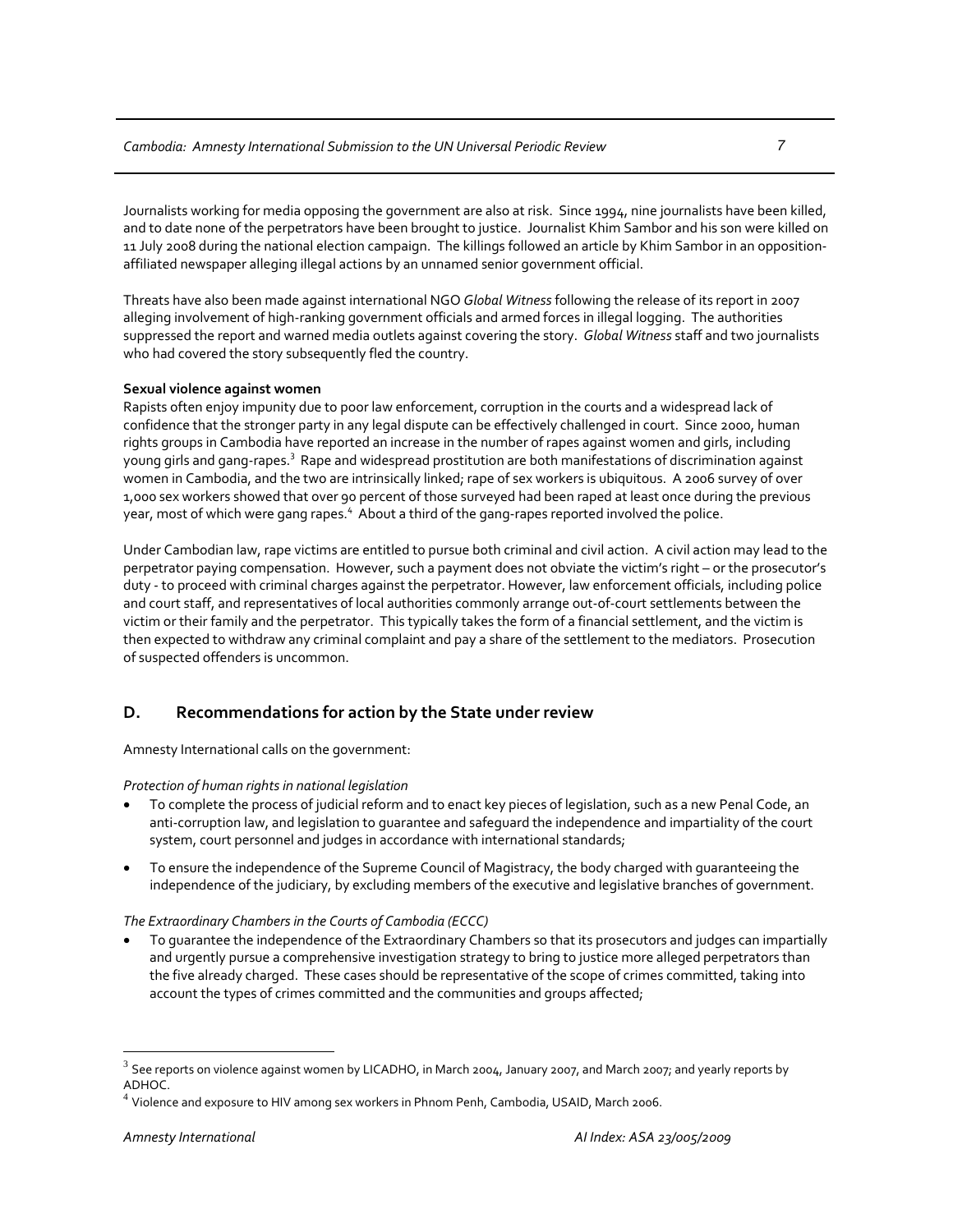# *Cambodia: Amnesty International Submission to the UN Universal Periodic Review 8*

- To cooperate fully with the UN to ensure that all corruption allegations are promptly and thoroughly investigated by an independent and impartial mechanism and that, where misconduct is found to have occurred, cases are submitted to the authorities for the purpose of prosecution. Effective mechanisms must also provide for the protection of court staff who report misconduct;
- To enhance the ability of the Extraordinary Chambers to fulfil Cambodia's obligations to the victims of gross human rights violations, including their families, by ensuring that the Victims Unit receives the resources and cooperation from all organs of the Extraordinary Chambers it requires to perform its role, such as outreach to victims and provision of legal services;
- To cooperate with the ECCC, the UN and international donors, and in consultation with civil society, to develop a legacy strategy to ensure that the national courts benefit from the experience and capacity of the Extraordinary Chambers.

### *Forced eviction*

- To immediately introduce a moratorium on forced evictions;
- To enact and enforce legislation clearly prohibiting forced evictions;
- To develop and adopt guidelines on evictions based on the Basic Principles and Guidelines on Development‐ Based Evictions and Displacement and in compliance with international human rights law;
- To ensure that all victims of forced eviction have access to minimum essential levels of shelter, clean water, sanitation, health services and education, including where necessary through the provision of humanitarian assistance;
- To respect the rights of all victims of forced eviction to an effective remedy, including access to justice and the right to reparations, including restitution, rehabilitation, compensation, satisfaction and guarantees of non‐ repetition;
- To develop and adopt concrete and effective measures to ensure to the Cambodian people a degree of security of tenure sufficient to protect them from forced evictions, and other threats and harassment;

## *Human rights defenders*

- To respect and protect the right of human rights defenders, including those working on economic, social and cultural rights, to conduct their work without hindrance, intimidation or harassment, in line with the UN Declaration on Human Rights Defenders;
- To ensure that those who seek to promote and protect the right to adequate housing and other rights associated with forced evictions and land disputes are able to work freely;
- To publicly condemn attacks against human rights defenders, and make public commitments that human rights defenders or other individuals will not be arrested purely for engaging in the peaceful exercise of their rights to freedom of expression, association and assembly;
- To ensure that all human rights abuses against human rights defenders, including community representatives, lawyers and human rights monitors, are promptly, impartially and effectively investigated, and the suspected perpetrators brought to justice;
- To invite the Special Rapporteur on Human Rights Defenders to undertake an official visit to Cambodia to investigate alleged violations against human rights defenders, including in the context of forced evictions and land rights.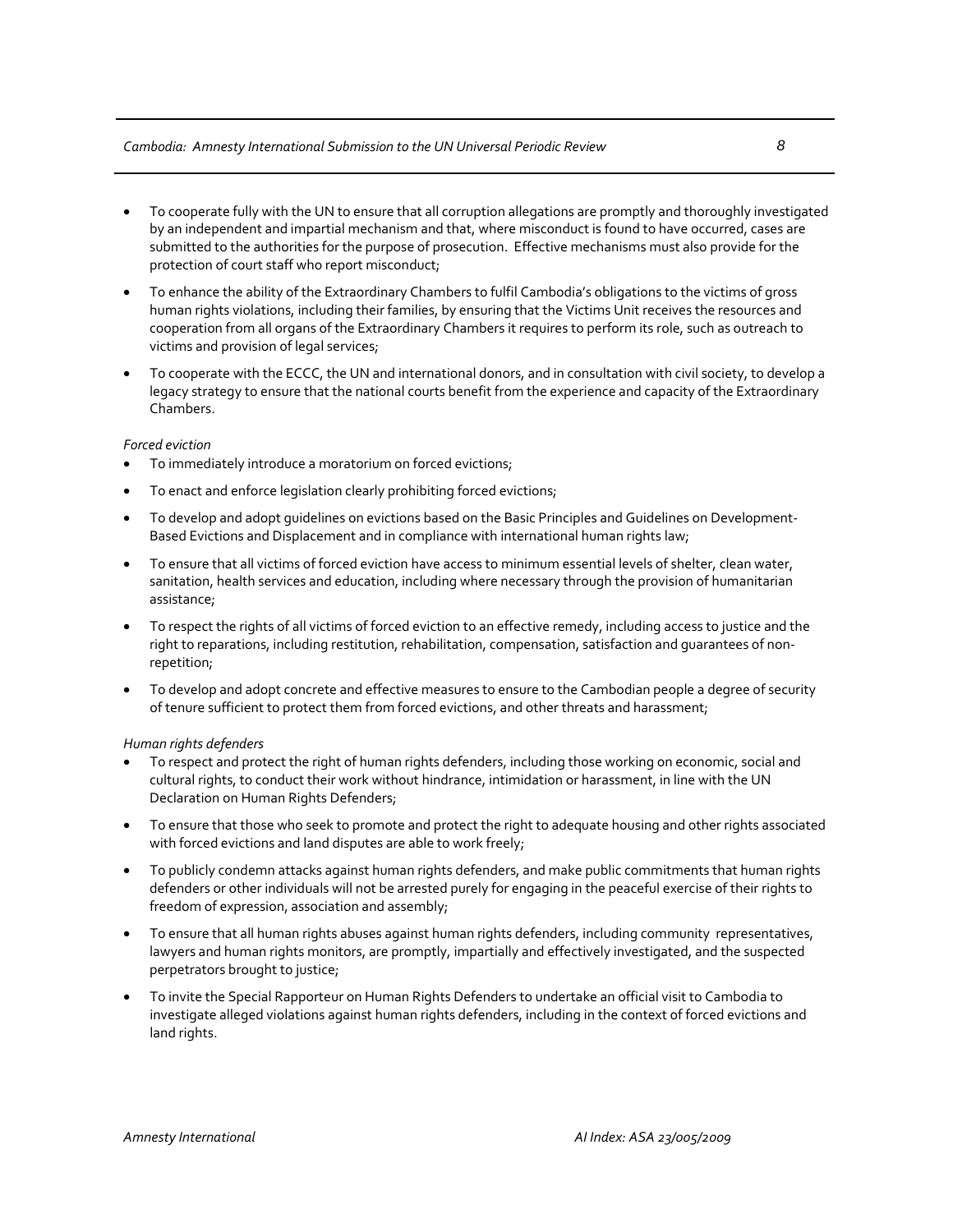*Freedom of expression, association and assembly*

- To ensure that the rights to freedom of expression, association and assembly provided for in the Constitution and in relevant international human rights instruments, are fully quaranteed in practice;
- To issue clear guidelines to law enforcement officials on the rights to freedom of expression, assembly and association, in line with international standards, and inform law enforcement personnel, at all levels, of their obligations to respect and protect human rights, and make clear that they will be held accountable for human rights violations perpetrated by them.

*Sexual violence against women*

- To ensure prompt, impartial and effective investigation of all reports of sexual violence against women, that those responsible are brought to justice in fair trials, and that victims are granted reparations;
- To publicly condemn violence against women and to exercise due diligence to prevent, investigate and punish such acts, whether perpetrated by state agents or by private individuals;
- To ratify the Optional Protocol to the Convention on the Elimination of All Forms of Discrimination against Women;
- To ensure greater awareness across the country of sexual violence against women and the means to end such violence.